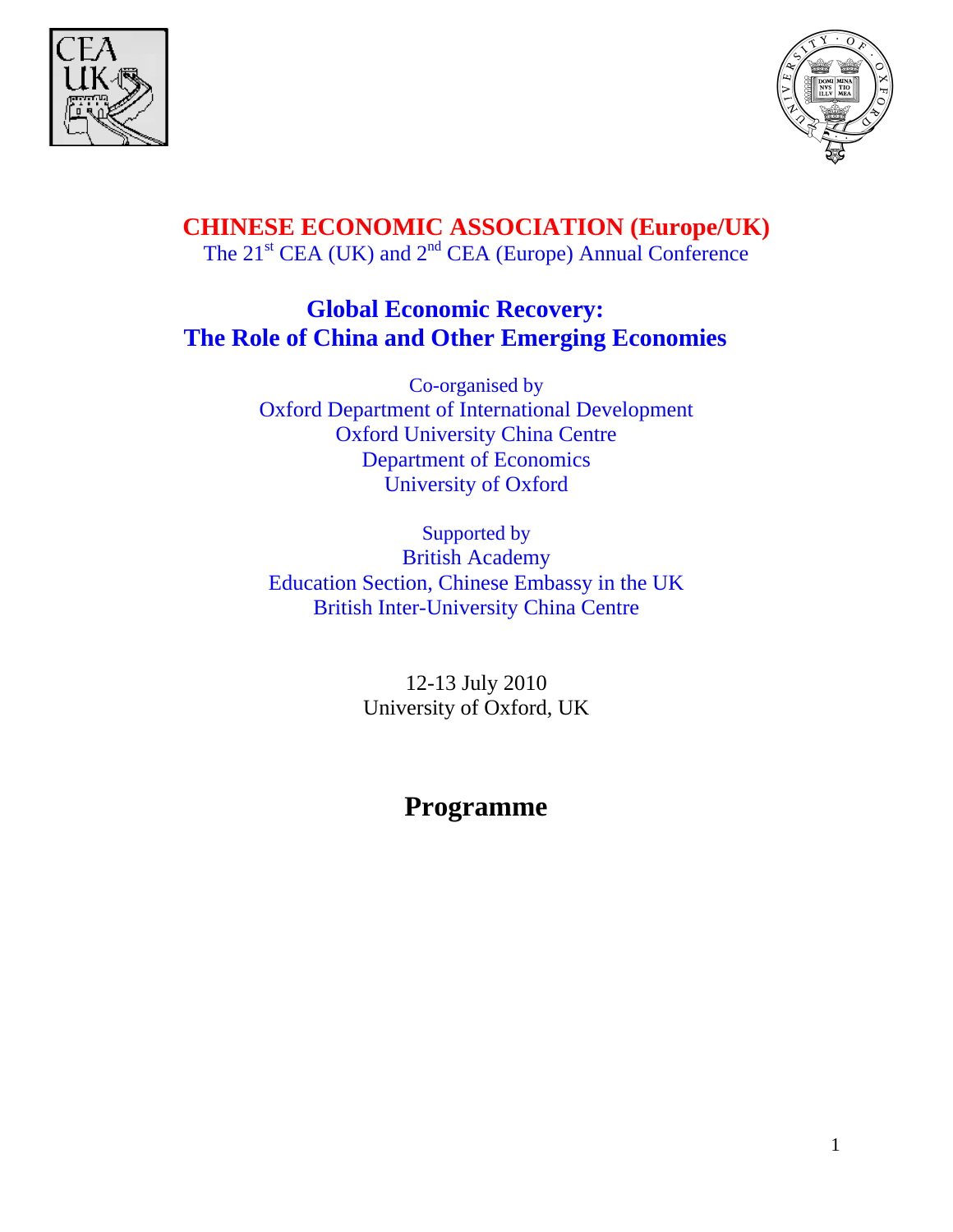# **Global Economic Recovery: The Role of China and Other Emerging Economies**

12-13 July 2010 University of Oxford, UK

# **Programme**

### **Sunday 11 July (St Anne's College)**

4:00 – 6:00 pm Registration: Coffee and Refreshment

### **Monday 12 July (Engineering Dept. Building)**

9:00 – 10:00 **Registration**  8:30 – 9:40 **PhD Colloquium (DSS 1 to 5)**

### **10:00 – 11:00 Opening Ceremony**

Chair: Xiaolan Fu (Oxford University, President-elect, CEA (Europe/UK))

10:00 – 10:10 Welcome Address: Andrew Hamilton (Vice Chancellor, Oxford University), Valpy FitzGerald (Director of ODID, Oxford University)

10:10 – 10:20 Presidential Address: Jinghai Zheng (Brunel Univ. /Gothenburg Univ., President, CEA)

10:20 – 11:00 Keynote Speech: Supachai Panitchpakdi (Secretary-General, UNCTAD)  *Rebalancing Global Growth: the Role of China and emerging economies* 

**11:00 – 11:30 Tea/Coffee** 

### **11:30 – 13:00 PLENARY SESSION 1: Economic crisis and emerging economies**

Chair: Xiaolan Fu (Oxford University, President-elect, CEA (Europe/UK)

11:30 – 12:00 Global financial crisis and emerging economies: impact and responses  *Valpy FitzGerald (Director of ODID, Oxford University)* 

12:00– 12:30 China's new deal: How to respond to international financial crisis  *Angang Hu (Director of China Studies Centre, Tsinghua University)* 

12:30– 13:00 Shock and Recovery in China's Labor Market: Flexibility in the Face of a Global Financial Crisis *Albert Park (Oxford University)*

**13:00 – 14:00 Lunch Break**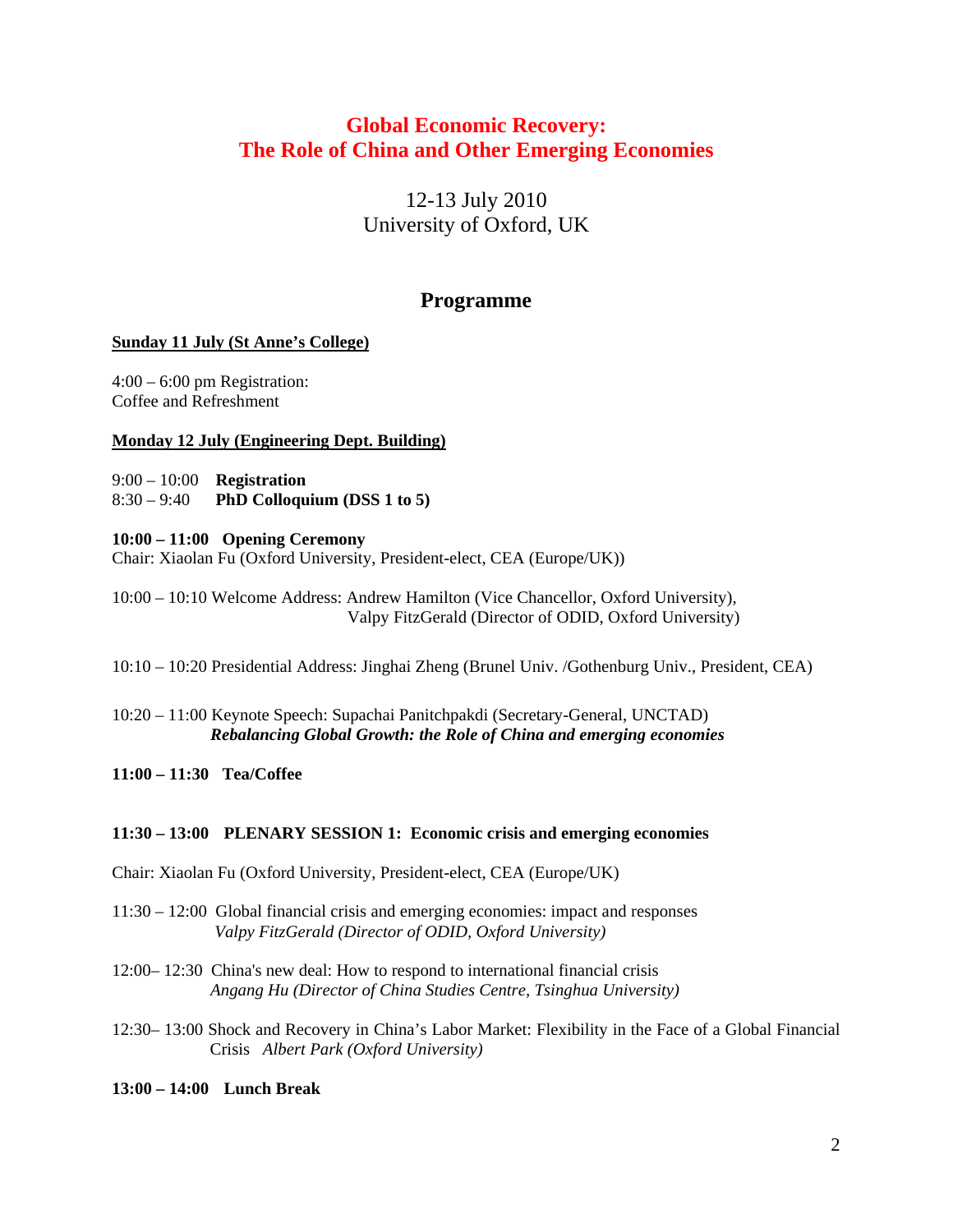#### **14:00 – 15:30 PLENARY SESSION 2: China's rise and the world economy**

Chair: Liming Wang (University College Dublin, Secretary-General, CEA (Europe))

- 14:00-14:30 Innovation Capacity-building towards 2020 in China  *Rongping Mu (Director of Institute of Policy and Management, Chinese Academy of Science)*
- 14:30-15:00 Has China de-industrialised other developing countries?  *Adrian Wood (Oxford University)*
- 15:00-15:30 Panel discussion: The role of emerging economies in global economic prosperity  *John Knight (Oxford), Carl Dahlman (Georgetown), Pierre Mohnen (UNU-MERIT)*

**15:35 – 16:00 Tea/Coffee** 

**16:00-18:00 Parallel Sessions A 1 to 5** 

**18:10-19:00 General Annual Meeting** 

#### **19:30-21:30 Conference Dinner**

21:00-21:10 In special recognition of Laixiang Sun, the first Chinese to be awarded British Academician in Social Science *- Guy Liu (JCEBS Editor/Brunel University)*  21:10-21:20 Changing China: a non-economist's view - *Frank Pieke (Oxford University)*  21:20-21:25 Opportunities for Research in Shanghai - *Yihong Yu (Fudan University)* 

#### **Tuesday 13 July (Manor Road Building)**

**9:00-10:30 Parallel Sessions B 1 to 7 & Special Section\*** 

**10:30-11:00 Coffee break** 

**11:00-13:00 Parallel Sessions C 1 to 7 & Special Section** 

**13:00-14:00 Lunch Break** 

**14:00-15:30 Parallel Sessions D 1 to 7 & Special Section** 

**15:30-16:00 Coffee break** 

**16:00-17:40 PhD Colloquium (DSS 6 to 12) & Special Section** 

*\*The Special Section is co-organised by Fudan University, CEA(UK/Europe) and Brunel University. It will take place at St Catherine's College.*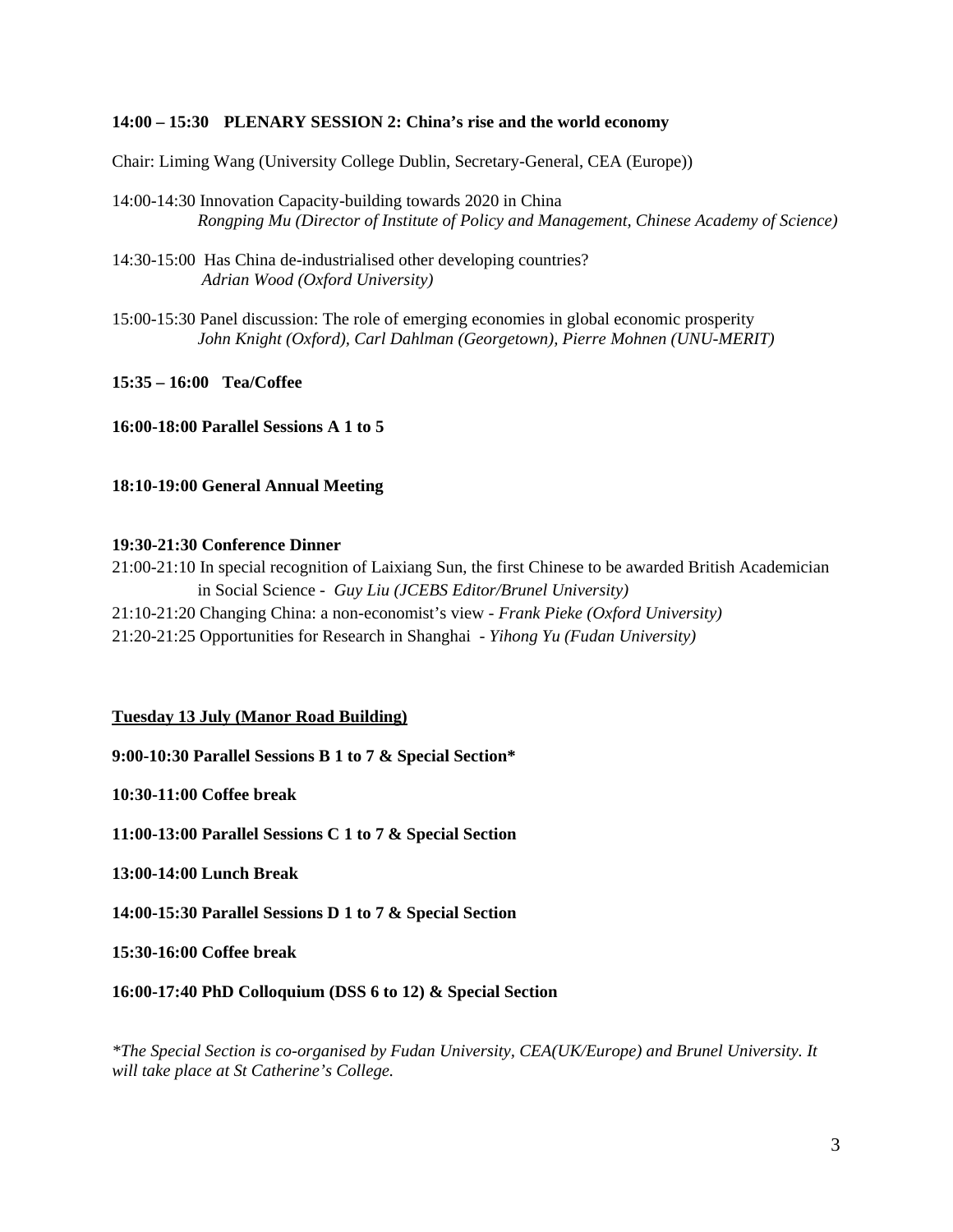# *Monday, 12th July, Engineering Department Building*

*Session A1 The Sustainability of Miracles (Lecture Room 1)* Chair: Patrick Reinmoeller (Cranfield University)

Sustainability of Miracles: An ICT Perspective *Boisot, M. (ESADE, Barcelona)* 

Japan's Creative Response to the Double Crisis in the 1970s *Yonekura, S. (Hitotsubashi University)* 

Sustainability of Miracles: Market Design Perspective *Krug, B. (Rotterdam School of Management)* 

Miracles and Learning Opportunities *Patrick Reinmoeller (Cranfield University)* 

China's Growth Potential in Comparison with the US and the European Union *Jinghai Zheng (University of Brunel/University of Gothenburg)* 

*Session A2 Macro Economy (Lecture Room 2)* Chair: Haiyan Song (Hong Kong Polytechnic Universtity)

China's High Savings Rate: Myths and Reality *Guonan Ma (Bank for International Settlements) Yi Wang (People's Bank of China)* 

What Determine China's Inflation?

*Huang Yiping (Peking University) Wang Xun (Peking University) Hua Xiuping (Sheffield University, China Finance 40 Forum)* 

An Evaluation of Different Proposals and a Trade-off Solution to the Reform of RMB Exchange Rate Regime *Bin Zhang (Chinese Academy of Social Sciences, and China Finance 40 Forum) Xiuping Hua (Sheffield University and China Finance 40 Forum)* 

Global rebalancing: effects on trade flows and employment in China and other emerging economies *Joerg Mayer (UNCTAD)* 

Keynes in Beijing: The Savings-Investment Relation in China in Light of Global Imbalances *Andrew M. Fischer (Erasmus University)* 

*Session A3 Trade, FDI and Globalisation (Lecture Room 3)* Chair: Eric Thun (Oxford University)

The Effects of Taiwan's Outward FDI on Home Country R&D Activities: The Roles of Locations and Industry Characteristics *Jeremy Clegg (Leeds University)*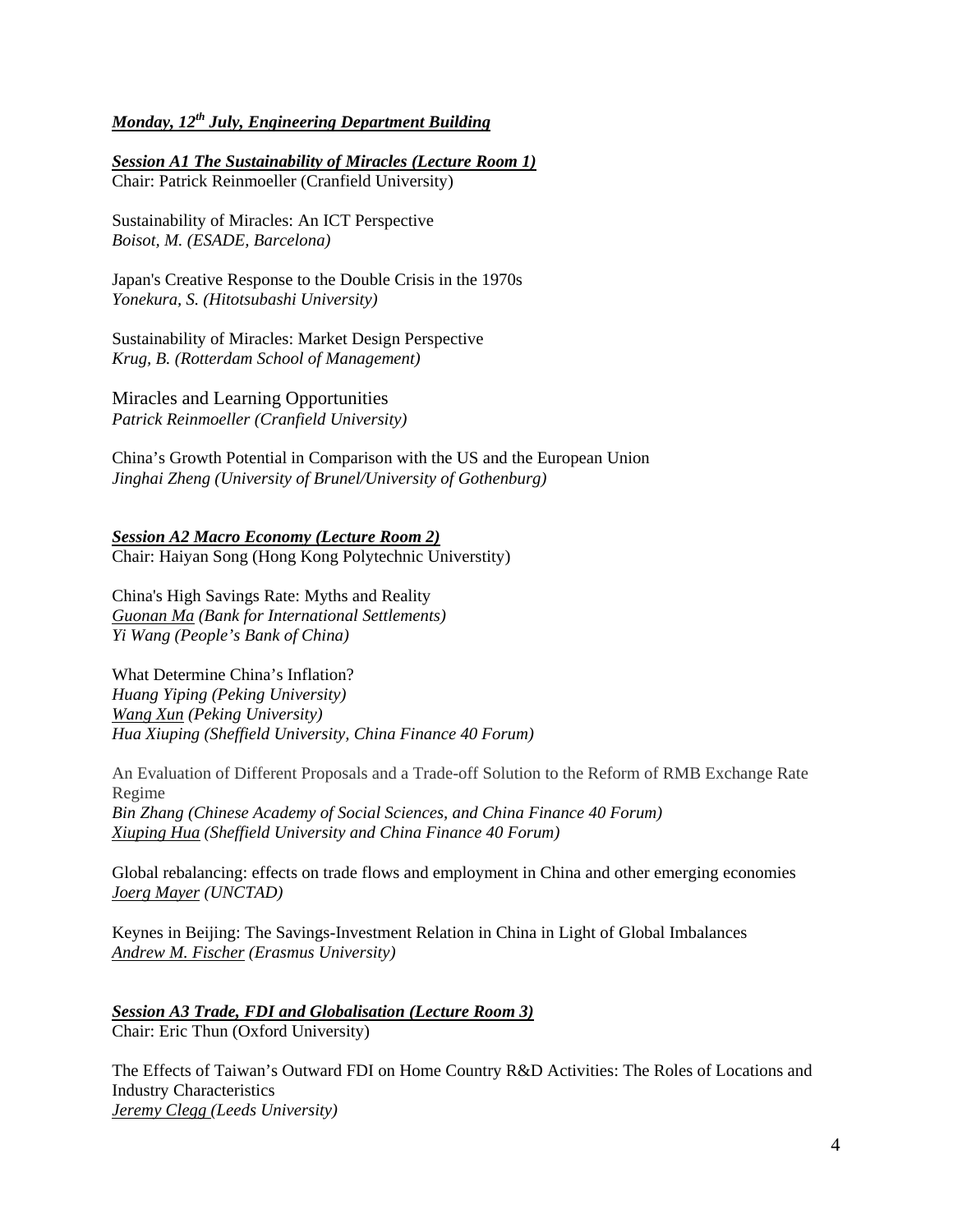*Chengqi Wang (Nottingham University) Wen Chung Hsu (Leeds Universtiy)* 

Internationalisation of Chinese MNEs during the Global Financial Crisis: Opportunities for Pursuing Strategic Asset-Seeking Outward Foreign Direct Investment? *Lutao Ning (Durham University)* 

Corporate Governance, Internationalisation and Firm Value: The Case of China *Jian Chen (Nottingham University) Roger Strange (Kings College, University of London)* 

The International Expansion of SMEs from China: Evidence from Anhui Province *Song Xu (Anhui University of Finance and Economics, China) Gaston Fornes (University of Bristol, UK and ESIC Business and Marketing School, Spain) Guillermo Cardoza (Instituto de Empresa Business School, Spain)* 

*Session A4 Innovation, Technology and Industrial Development (Lecture Room 7)* Chair: Andrew Tylecote (Sheffield University)

Complementarity between Internal Knowledge Creation and External Knowledge Sourcing: Evidence From Chinese Manufacturing Firms *Jun Hou (UNU-MERIT and University of Maastricht) Pierre Mohnen (UNU-MERIT and University of Maastricht)* 

Technology Spillovers and the Evolution of Inter-Regional Industrial Structure in China *Enjun Xia (Beijing Institute of Technology) Xiaohui Liu (Loughborough University)* 

Knowledge Capital, Endogenous Growth and Regional Disparities in Productivity: Multi-level Evidences from China *Xiaolan Fu (Oxford University) Yundan Gong (Aston University) Shujin Zhu (Hunan University)* 

Do Intellectual Property Rights Impede or Assist Developing Country Firms in Reaching Technological Competitiveness? Case Studies of Three Chinese Manufacturing Firms *Andrew Tylecote (University of Sheffield) Xiao Yangao (UESTC) Jiajia Liu (Manchester Business School)* 

*Session A5 Inequality and Development (Faculty conference room, 7th floor)* Chair: Christine Wong (Oxford University)

Electoral Accountability and the Provision of Public Goods in Rural China *Laixiang Sun (SOAS, University of London) Vanesa Pesque Cela (SOAS, University of London)* 

Urban and Rural Household Savings in China: Determinants and Policy Implications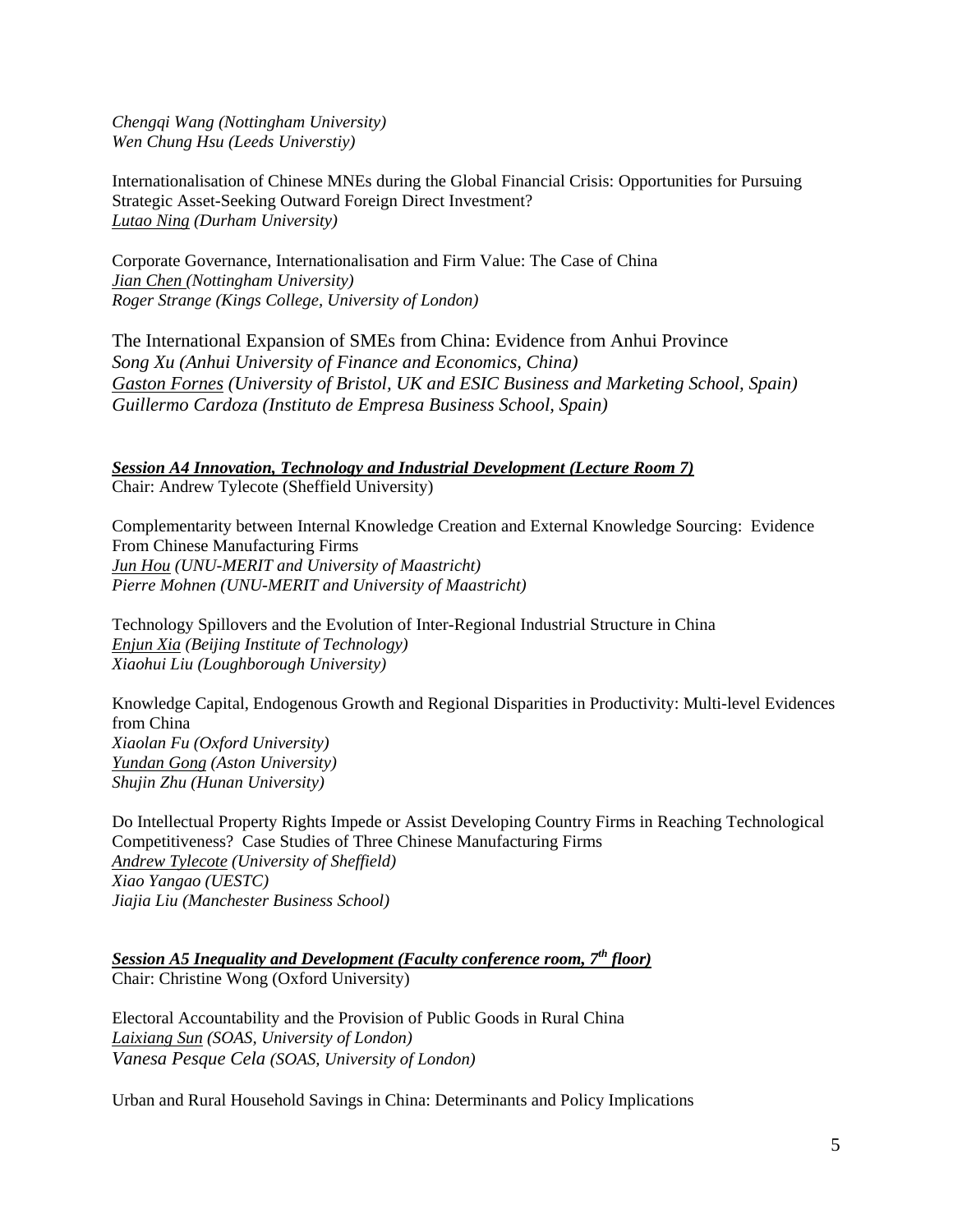*Riccardo Cristadoro (Bank of Italy) Daniela Marconi (Bank of Italy)* 

Redistribution and Government Tactical Behaviour: An Analysis of Local Public Expenditure in China after 1994 Tax Reform *Gabriele Guggiola (University of Insubria)* 

Government Levels and Policy Implementation: Why is Intra-provincial Fiscal Disparity so Different in China (1993-2007) *Xing Wei (Tsinghua University) Charlene Wang (Oxford University)* 

### **18:10-19:00 General Annual Meeting**

#### **19:30-21:30 Conference Dinner**

Dinner Speaker: Laixiang Sun (SOAS), Frank Pieke (Oxford University), Guy Liu (JCEBS Editor)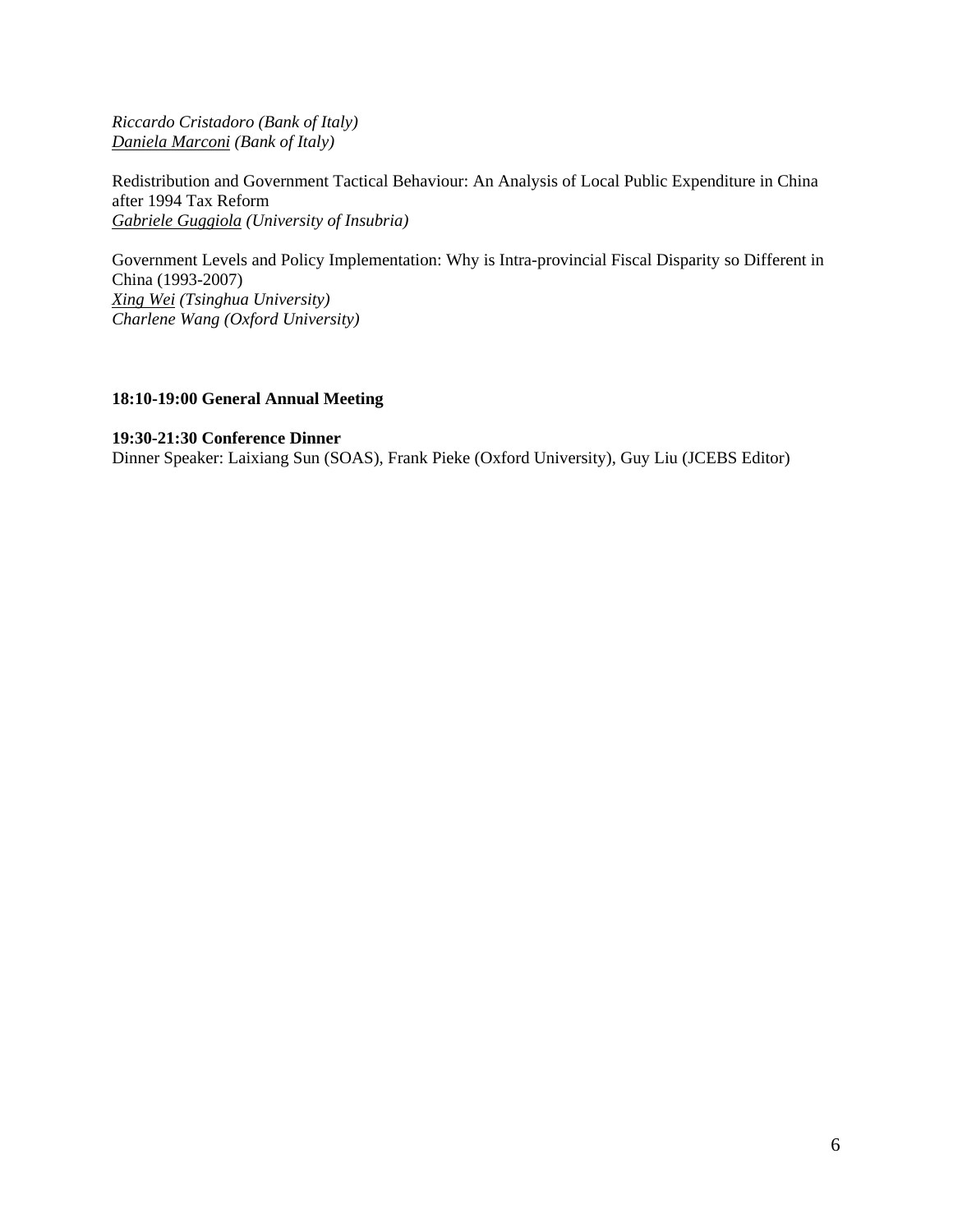#### **Tuesday 13th July 2010: Manor Road Building**

#### **9:00-10:30 Parallel Sessions B**

#### *Session B1: China and the World Economy (Lecture Room 1)* Chair: *Oskar Kayasan (European Research Centre, UK)*

Bubbles, Froth and Substance: World Recession, World Recovery, Developing Countries and the China Factor *Kenneth Jackson (University of Auckland)* 

Emerging New Rules of the Globalisation: Strategic Pragmatism of Emerging Countries *Oskar Kayasan (European Research Centre, UK)* 

Global Challenges from the Rapid Rise of China *Carl J. Dahlman (Georgetown University)* 

# *Session B2: Trade, FDI and Globalisation (Seminar Room A)*

Chair: *Valeria Gattai (University of Milan-Bicocca)* 

Dissecting Chinese ODI: Dragon Multinationals in Italy *Valeria Gattai (University of Milan-Bicocca)* 

"Transnational Thermals": A Discussion of the Interaction of the Combined Effects of Outward FDI Via Chinese SOEs and the Chinese Diaspora to The United States and Other Advanced Economies *Peter J. Dowling (La Trobe University) Allen D. Engle, Sr. (Eastern Kentucky University)* 

The Dynamics of Globalizing China's Iron and Steel Industry: An industrial level assessment on the evolving global imbalance in the global financial crisis era *Cao Yong (Nanjing University)* 

*Session B3: Innovation, Technology and Industrial Development (Seminar Room B)* Chair: Pierre Mohnen *(UNU-MERIT and University of Maastricht)* 

Technology, Specialisation and Productivity in Manufacturing Industry: A Cross Country Analysis *Yılmaz Kılıçaslan (Anadolu University) Levent Erdogan (Anadolu University) Nilgün Çaglarırmak Uslu (Anadolu University) Ethem Esen (Anadolu University)* 

Technology Spillover Effect of International Outsourcing To Chinese Supplier Enterprises: A Study on Ningbo Garment Industry Cluster *Yejing Huang (Shanghai Academy of Social Sciences)* 

Technological learning and competitiveness: evidence from the Optical Fibre Industry in China *Jizhen Li (Tsinghua University) Xiaolan Fu (Oxford University)*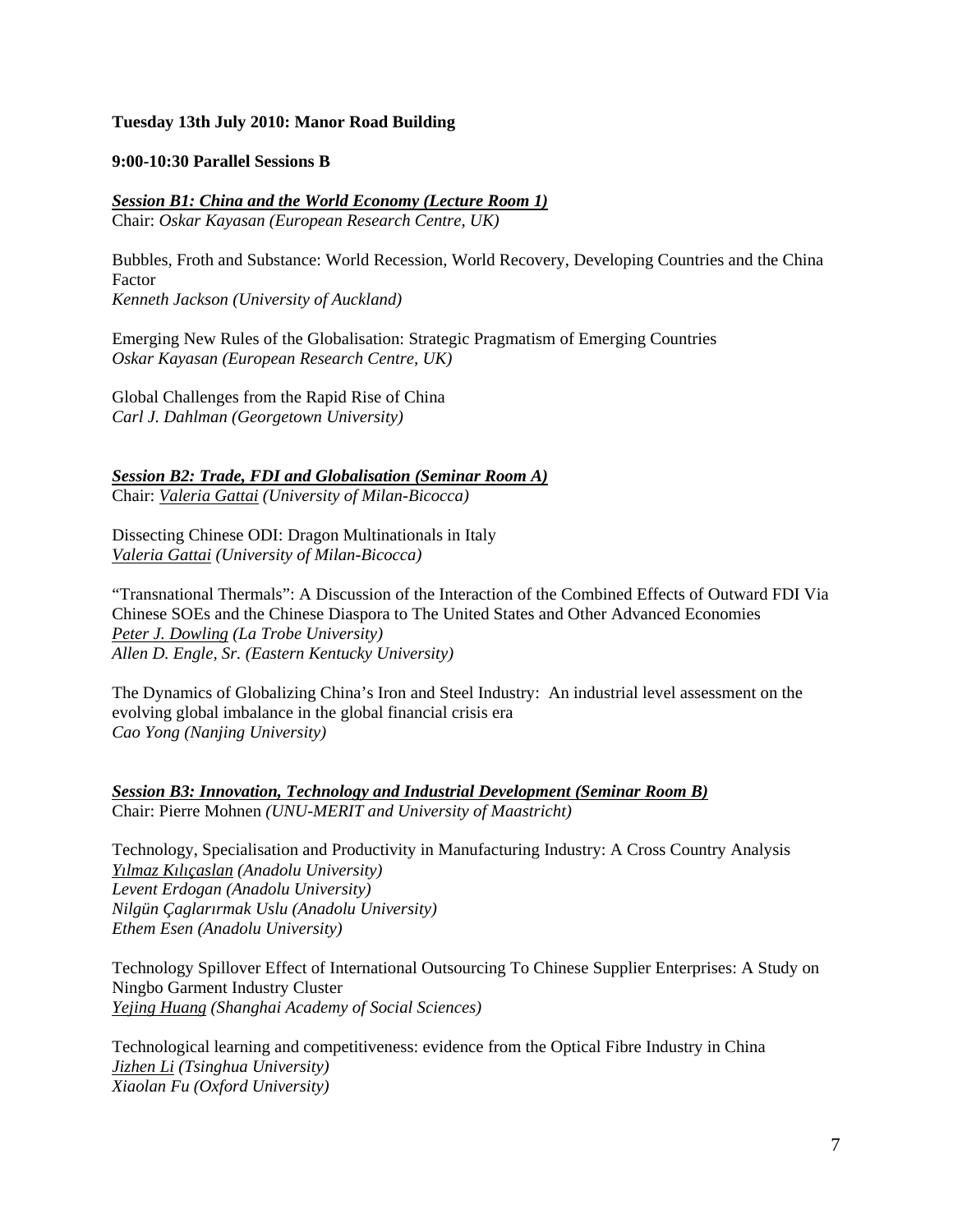#### *Session B4 China and Africa (Seminar Room C)*

*Chair: Mammo Muchie (TUT, South Africa & Aalborg University)* 

The Role of China in African Portuguese Speaking Countries - The Case of Mozambique *Fernanda Ilhéu (Technical University of Lisbon)* 

China Africa Relationship: Good for Both Parts? *Paul De Grauwe (University of Leuven) Romain Houssa (University of Namur) Giulia Piccillo (University of Leuven)* 

China's Special Economic Zones in Africa: The Egyptian Case *Ahmad El-Gohari (University of Wales Institute) Dylan Sutherland (University of Nottingham)* 

China's Economic Relationship with Africa: Distinguishing fiction from facts *Mammo Muchie (TUT, South Africa & Aalborg University)* 

*Session B5 Corporate Governance and Firm pPerformance (Seminar Room D)* Chair: *Alessandra Guariglia (Durham University)* 

Does Social Capital Affect the Financing Decisions of Chinese Small and Medium-Sized Enterprises? *Jun Du (Aston University) Alessandra Guariglia (Durham University) Alexander Newman (University of Nottingham)* 

Ownership Contestability, Corporate Governance and Firm Performance in China *Hong Bo (University of London) Valen Sunb (Renmin University of China) Changyun Wang (Renmin University of China)* 

Acquisition Size and Institutional Ownership: Evidence from China *Fei Peng (University of Birmingham Business School) Jun Jiang (*Renmin University) *Ji Huang (University of Birmingham)* 

*Session B6: Poverty and Inequality (Seminar Room E)* Chair: *Albert Park (University of Oxford)* 

Housing Windfalls and Intergenerational Transfers In China *Maria Porter (University of Oxford) Albert Park (University of Oxford)* 

Institutional Reactions to the Impact of Global Crisis at Source And Destination Cities Of Migration In China *Maria Csanadi (Hungarian Academy of Sciences)*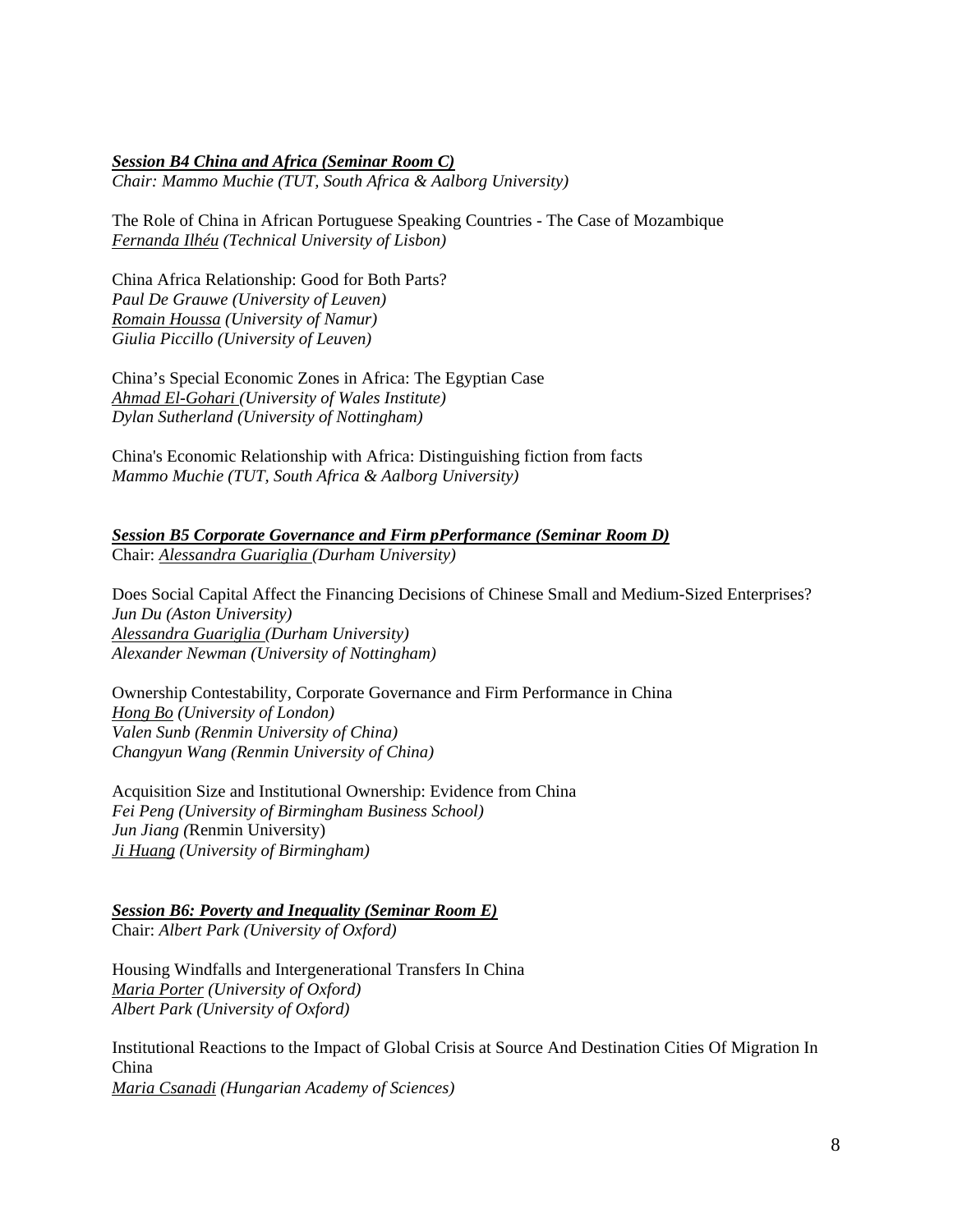Rural Women Migrant Returnees in Contemporary China *Nana Zhang (University of Warwick)* 

## *Session B7: Financial Markets (SSD library IT Room)*

Chair: Andrew M. Fischer *(Erasmus University)* 

Spatial Econometric Analysis of Chinese Provincial Inflation Rates *Changsheng CHEN (Aix-Marseille University) Eric GIRARDIN (Aix-Marseille University)* 

Research on Spillover Effects in Financial Risk *Jian Ke (University College Dublin) Louis Murray (University College Dublin) Liming Wang (University College Dublin)* 

Dynamic Relationships between Market Volatility and Futures Trading Activity for Hedgers and Speculators In China *Ren Zhang (Queen's University Belfast)* 

*Special session1: Global Competitiveness of Chinese Industries and Internationalization of Chinese Firms (St Catherine's College)* 09:50 – 11:00 Session I Chair: Pei Sun

Motives for Outward FDI of Chinese Private Firms: Firm Resources, Industry Dynamics, and Government Policies *Jiangyong Lu, Peking University Xiaohui Liu, Loughborough University Hongling Wang, Chinese Academy of Social Sciences* 

Antecedents of Outward FDI in Emerging Economies: The Role of Government Involvement *Chengqi Wang, Nottingham University Junjie Hong, University of International Business and Economics Mario Kafouros, Leeds University Mike Wright, Nottingham University* 

An Investigation of OFDI Strategies in China's Private Businesses: 'Round Tripping' or 'Onward-Journeying'? *Dylan Sutherland, University of Nottingham* 

**10:30-11:00 Tea break** 

**11:00-13:00 Parallel Sessions C** 

*Session C1 Macro Economy (Lecture Room 1)* Chair: *Alastair Macbean (Lancaster University)*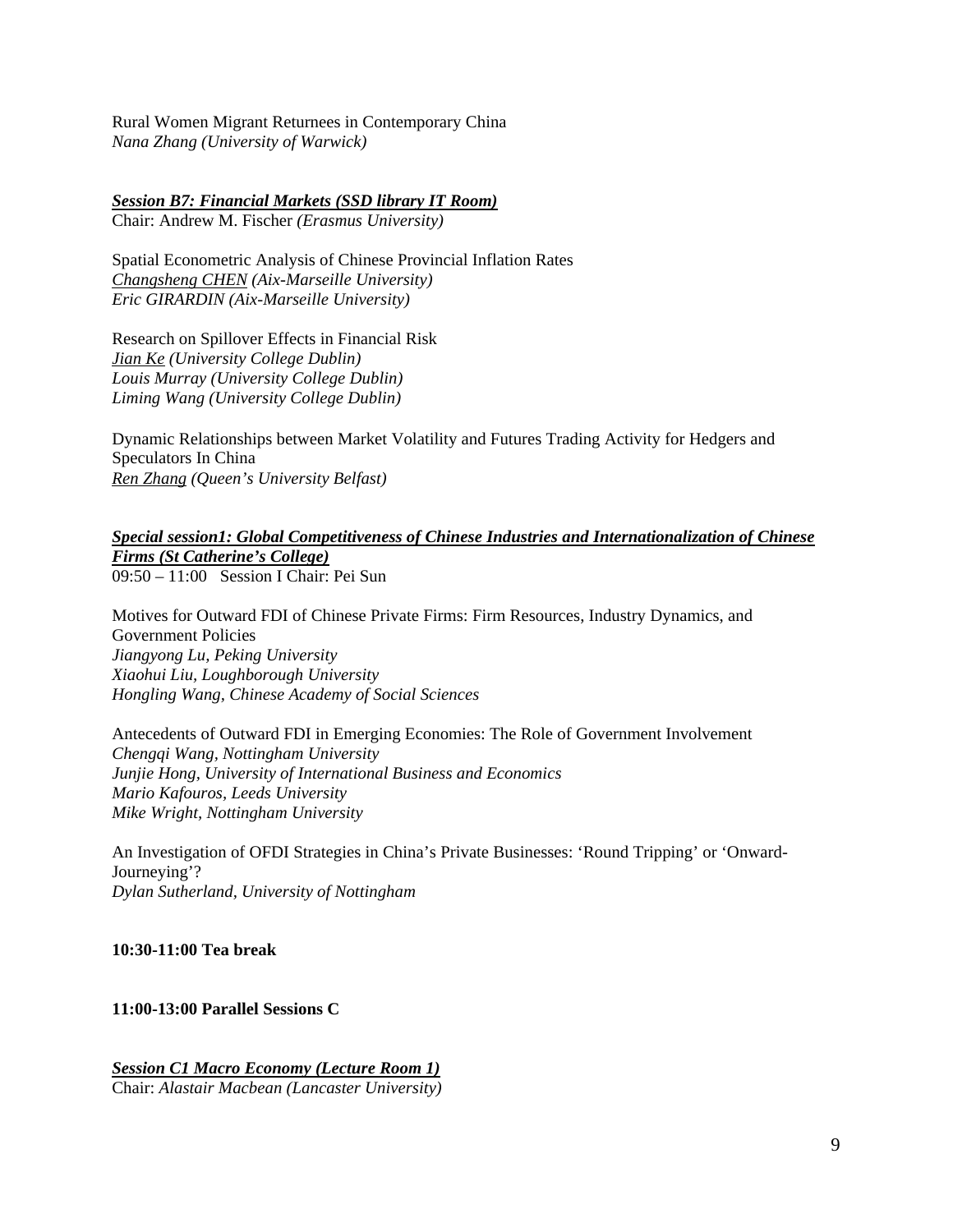Trade Policy and Food Security *Alastair Macbean (Lancaster University)* 

The Real Value of Large Trade Surplus of Chinese High-Technology Products *Shouhua Wei (Nanjing University) Yuan He (Nanjing University) Mu Cheng (Nanjing University)* 

The global economic crisis as leverage for emerging regional growth paths in China? A comparison of tentative evidence from the three major economic regions *Daniel Schiller (Leibniz University Hannover) Henning Kroll (Fraunhofer Institute Systems and Innovation Research)* 

Inequality and Productivity Growth in China *Paul Deng (Copenhagen Business School) Gary Jefferson (Brandeis University)* 

*Session C2: Trade, FDI and Globalisation (Seminar Room A)* Chair: *Ari Van-Assche (HEC Montreal)* 

The Role of Trade Costs in Global Production Networks: Evidence from China's Processing Trade Regime *Ari Van-Assche (HEC Montreal)* 

Exploring International Strategy of Firms from Emerging Economies: The Locational Choice and Entry Mod *Huaning Li (Loughborough University)* 

The Evolution of Country and Firm Specific Advantages and Disadvantages in the Process of Chinese Firm Internationalization *Marin Marinov (University of Gloucestershire)* 

How do Information Institutions Affect the Performance of International Acquisitions in Emerging Markets? *Jessie Zhou (Southern Methodist University)* 

*Session C3 Education and labour market (Seminar Room B)* Chair: John Knight (Oxford University)

Employability, Skills and Talent Management in Zhejiang Province *Paul Iles (University of Salford) John Shutt (Leeds Metropolitan University) Xiaoxian Zhu (Leeds Metropolitan University)* 

Education Return in Urban China: Evidences from China's Dataset *Lili Kang (Birmingham Business School) Fei Peng (Birmingham Business School)*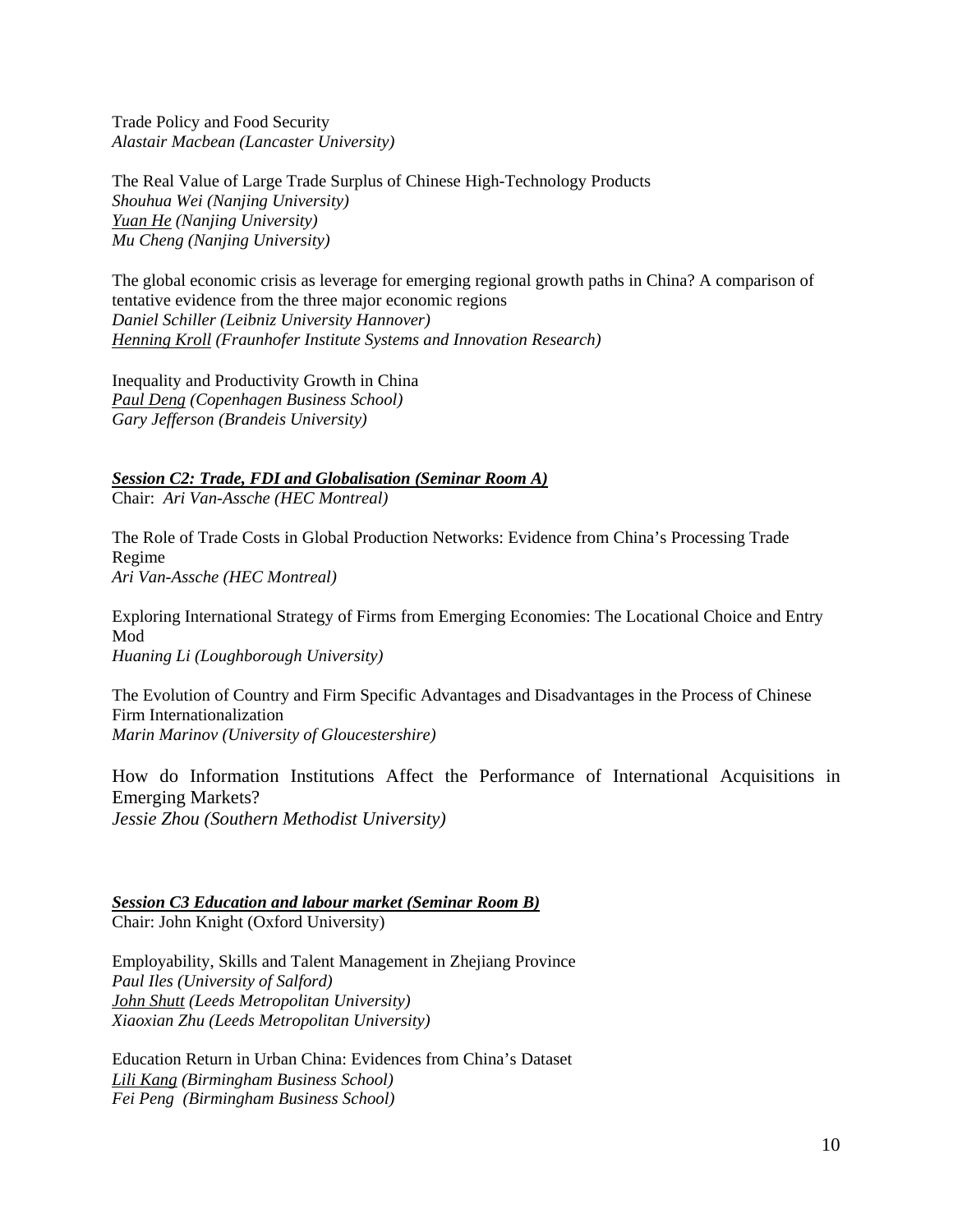Are Children Dropping Out During Compulsory Schooling, and Are There Differences Between Ethnic Groups? The Cases of Rural Areas in Guizhou And Hunan Provinces, China *Kelly Labar (IAMO Leibniz Institute of Agricultural Development) Bente Castro Campos (IAMO Leibniz Institute of Agricultural Development)* 

*Session C4 Innovation, Technology and Industrial Development (Seminar Room C)* Chair: Rongping Mu (CAS)

Business Model Innovation in the Theory of Innovation: Some Lessons Learnt from Electronics Industry in China *Yongjiang Shi (University of Cambridge) Jiang Yu (Chinese Academy of Science)* 

Innovation Strategy and Industrial Dynamics: The Case of Hong Kong-owned Manufacturing in Guangdong Province, China *Naubahar Sharif (The Hong Kong University of Science and Technology) Can Huang (United Nations University-MERIT and Maastricht University)* 

Innovation Evolvement along Different Patterns of Catch-up: Evidence from China *Fangrui Wang (University of Oxford & Zhejiang Universtiy) Xiaolan, Fu (University of Oxford) Jin Chen (Zhejiang University)* 

Technological Innovation, Productivity and Competitiveness -Evidence From China's IT Manufacturing *Jinghua Xu (South China Normal University)* 

*Session C5 Corporate Governance (Seminar Room D)* Chair: *Peter J. Dowling (La Trobe University)* 

Corporate Governance Reform through Internationalisation: A Case Study of S State Owned Insurance Enterprise, China Life *Boya Wang (Durham University), Lutao Ning (Durham University)* 

Corporate Governance: Investors' Perspective *Jaiprakash Sharma (Delhi University) dr Gurcharan Sachdeva (Delhi University)* 

CEO Duality And Firm Performance: ------Do Macro Factors Matter? *Mei Yu (Birmingham City University) Yong Yang (Brunel University)* 

How Do People Contact Each Other? A Revisit of Social Network Using A Unique Dataset *Xi Chen (Cornell University)* 

*Session C6: Financial Industry, (Seminar Room E)* Chair: Maggie Fu (Macao University)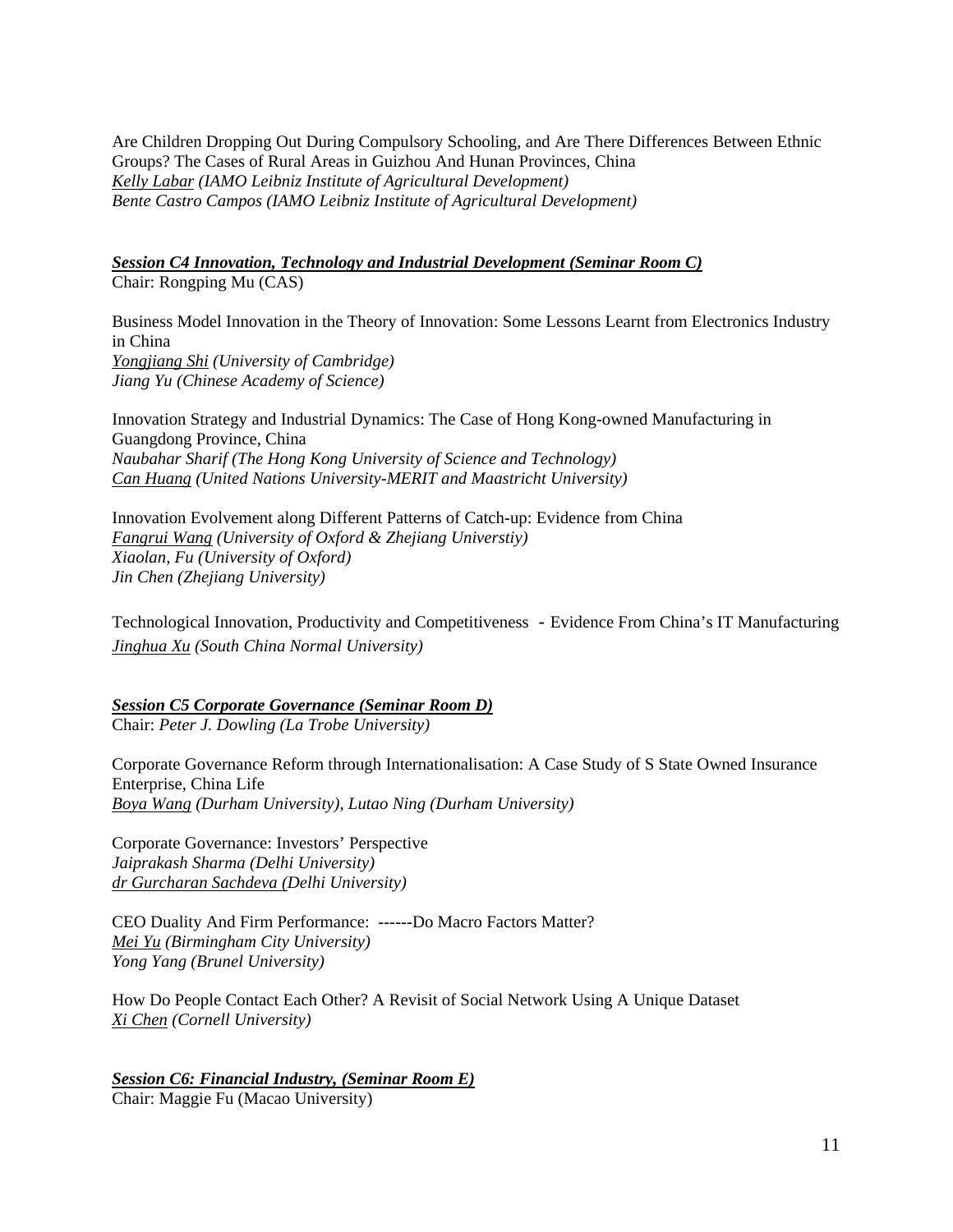Bank Efficiency and Productivity Growth in Hong Kong and Macau *Xiaoqing (Maggie) Fu (Faculty of Business Administration, University of Macau, Macau,China.) Alden Vong (Industrial and Commercial Bank of China, Macau Branch)* 

The Determinants of Commercial Bank Performance in China *Wei Huang (University of Nottingham China)* 

Financial Development and the Structure of China's Trade *Joachim Jarreau (Paris School of Economics) Sandra Poncety (Université Paris 1 and CEPI)* 

Market Behaviour of Foreign Versus Domestic Investors Following a Period Of Stressful Circumstances *Meziane Lasfer (City University) Sharon Lin (City University) Gulnur Muradoglu (City University)* 

*Session C7: Markets, Housing and Macro Economy (SSD Library, IT Room)* Chair: *K-C Wong (Hong Kong University)* 

Market States and Contrarian strategy: Evidence from Chinese stock market *Ying Jiang (University of Nottingham Ningbo) Qiwei Chen (Brunel University)*

Housing market in China's growth recovery and house price determination *Qing-Ping Ma (Nottingham University)* 

Transfers and Development – Easy Come, Easy Go *Lei Pan (Wageningen University)* 

Government Land Ownership and Public Housing: the Experiences of Hong Kong and China *K-C Wong (Hong Kong University)* 

# *Special session 2: Global Competitiveness of Chinese Industries and Internationalization of Chinese Firms (St Catherine's College)*

Chair: Dylan Sutherland **(**Nottingham University**)** 

How Do Family Ownership and Involvement Affect the Decision and Performance of Internationalization in Chinese Private Businesses? *Pei Sun, Fudan University, and Xiaoya Liang, Fudan University* 

Exploring the Determinants for the Chinese Outward FDI into Africa *Tina Y. Xu, Hull University; Leilei Tang, University of Strathclyde; Raphaël Akamavi, Hull University* 

Negative Investment in China: Restructuring and Financing Constraints versus Growth *Sai Ding, University of Glasgow; Alessandra Guariglia, Durham University; John Knight, University of Oxford* 

**14:00-15:30 Parallel Sessions D**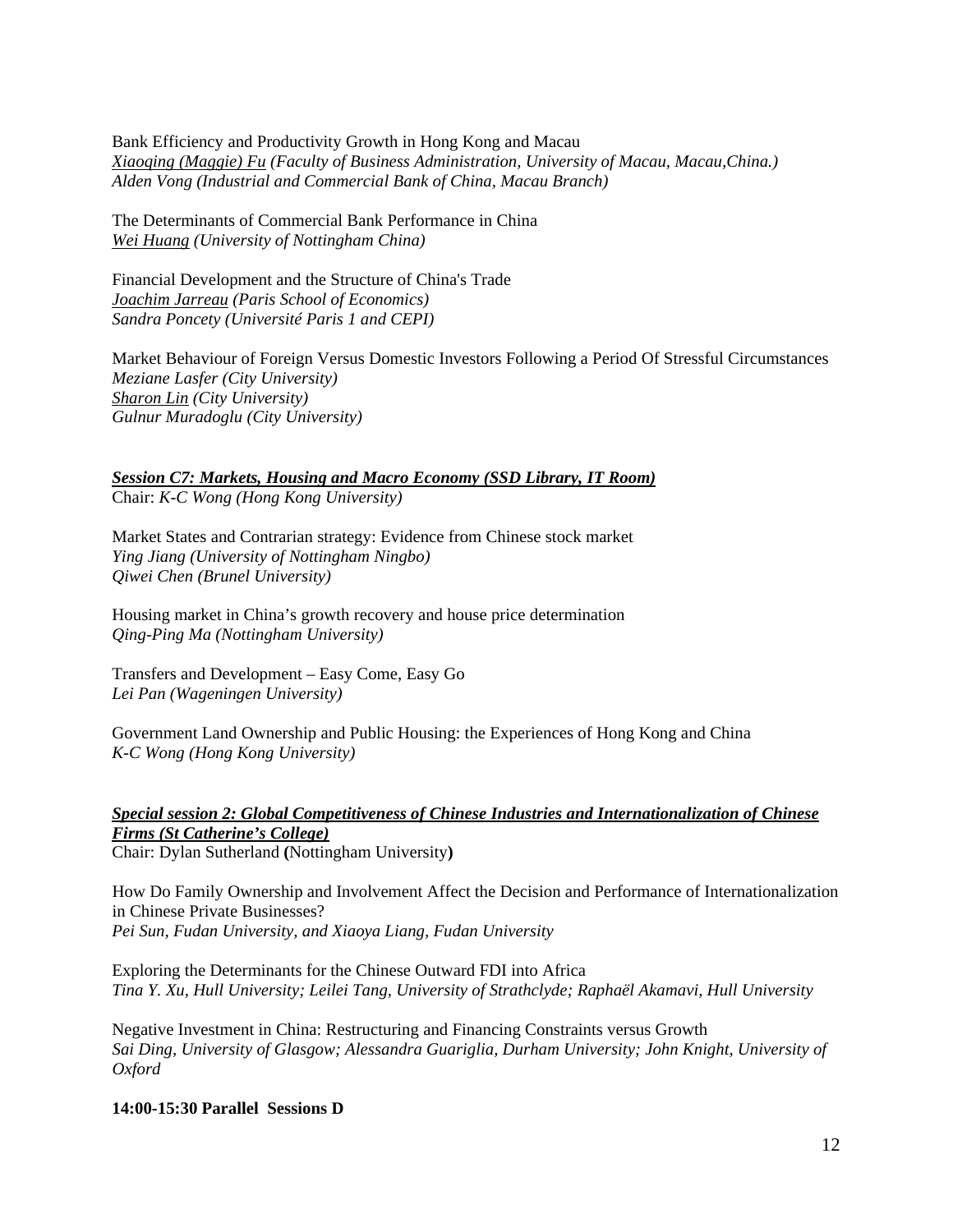## *Session D1 Labour Market and Employment (Lecture Room 1)*

Chair: Linda Yueh (Oxford University)

Protecting Workers in the Workers' State: Labor Market Tightness and Unemployment Insurance in Chinese Industrial Firms *Johanna Rickne (Uppsala University)* 

Learning from Chinese Enterprises: 2008 Labor Law and Models of Employment Relations "With Chinese Characteristics" *Shaohui Chen (China Europe International Business School) Marcus Ho (Auckland University of Technology) Marie Wilson (Griffith University) Erling Rasmussen (Auckland University of Technology)* 

Neutralizing the Effect of Perceived Underemployment on Organizational Citizenship Behaviors by Ingratiation Motive *Yi-Jung Chen (National Kaohsiung University of Applied Sciences)* 

Growth of China's Urban Middle Class: Its Impacts on the Social and Economic Development *Aying Liu and Dike Li (Middlesex University)* 

*Session D2 Innovation, Technology and Industrial Development (Seminar Room A)* Chair: Jizhen Li (Tsinghua University)

Market Competition Measurements and Firms' R&D Responses to Market Competition Pressure *Jun Du (Aston University) Minjia Chen (University of Nottingham)* 

Technological Capability, Employment Growth and Industrial Development: A Quantitative Anatomy of Indian Scenario *Lakhwinder Singh (Punjabi University)* 

Technology transfer in a linear city with symmetric locations *Fehmi Bouguezzi (Polytechnic School of Tunisia)* 

An Empirical Study of Resources, Dynamic Capabilities and Performance of Village Firms in Clusters of China

*Rongwei Ren (Sun Yat-sen University) John Zhang (Guangdong University) Yan Zhou (Sun Yat-sen University)* 

*Session D3 Innovation, Technology and Industrial Development (Seminar Room B)* Chair: *Yongjiang Shi (University of Cambridge)* 

Imitation and Patent Licensing in a Cournot Market *Fehmi Bouguezzi (LEGI and Faculty of Management and Economic Sciences of Tunis)*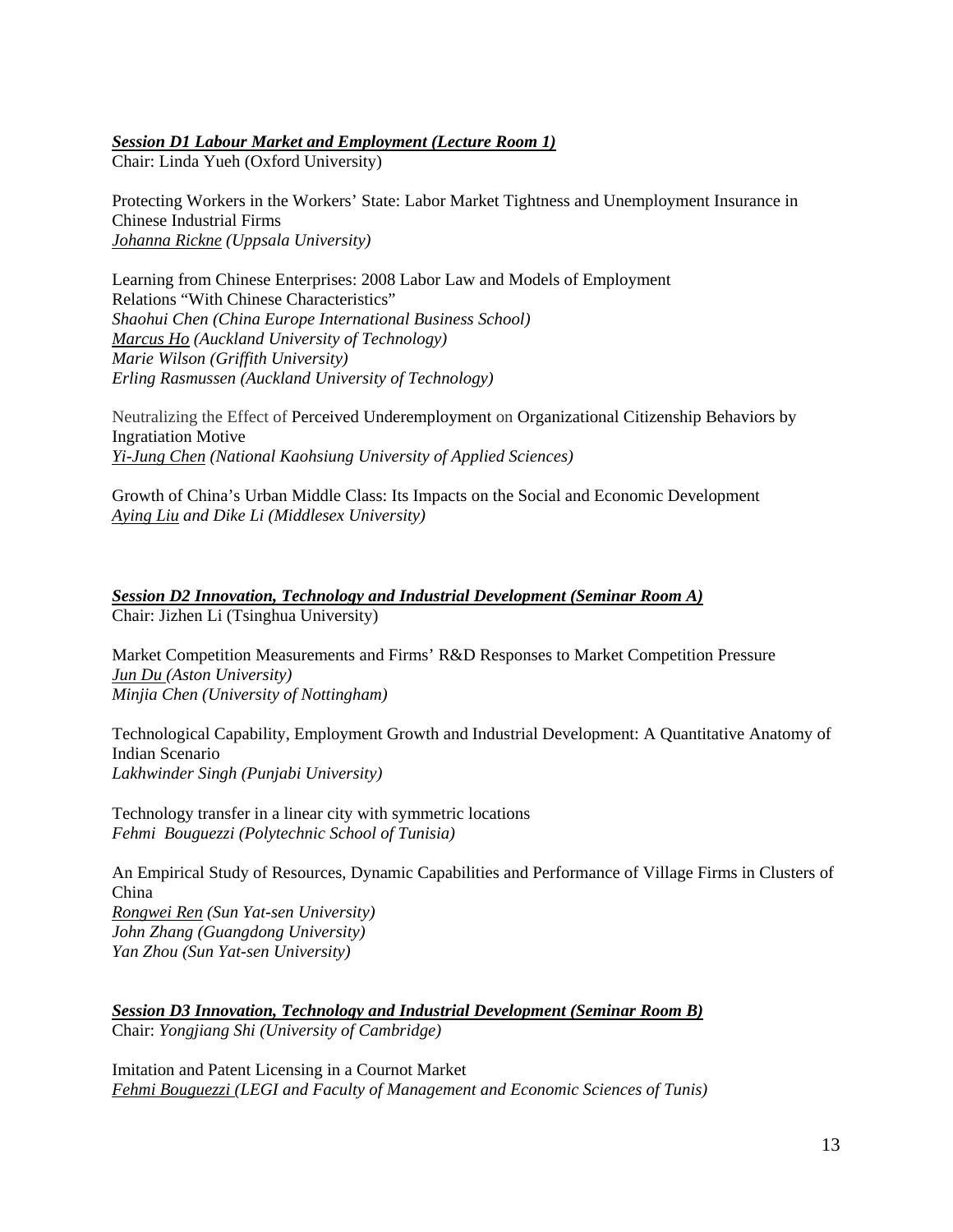Health Biotechnology in China: National, Regional, and Sectoral Dimensions *Marcus Conlé (University of Duisburg-Essen)* 

Business Ecosystem Solution for China's Emerging Mobile Computing Industry: Learning from industrial top players - Intel and ARM's different strategies in Western Countries and China *Ke Rong (University of Cambridge) Yongjiang Shi (University of Cambridge)* 

### *Session D4: Tourism and Industry (Seminar Room C)*

Chair: *Haiyan Song (Hong Kong Polytechnic University)* 

Tourism Demand Modelling and Forecasting: How Should Demand Be Measured? *Haiyan Song (Hong Kong Polytechnic University) Gang Li (University of Surrey) Stephen F. WITT (Hong Kong Polytechnic University)* 

Government, Public Policy and Social Welfare in a Tourism Economy *Sheng Zhao (City University of Hong Kong)* 

Development Path and Influence Mechanism of The Mobile Communication Industry In China: Theoretical Model And Empirical Analysis *Yuze Luo (Peking University) Huifen Cai (University of Hull) Laijun Luo (Remin University)* 

#### *Session D5: Macro Economy (Seminar Room D)*

Chair: *Eric Girardin (Université de la Méditerranée )* 

De Facto ACU Targeting in East Asia: It has been there but we did not look for it *Eric Girardin (Université de la Méditerranée )* 

China's Sovereign Wealth Funds: Problem or Panacea? *Qingxiu Bu (Queen's University Belfast)* 

The New Argonaut Venture Capitalists in China *Jing Zhou (University of Strathclyde)* 

*Session D6: Firm Performance and Environment (Seminar Room F)* Chair: Daniela Marconi (Bank of Italy)

Do Ownership Ties and Board Ties to Government Affect Firm Value? Evidence from an Emerging Market Event Study *Haoping Xu (Fudan University) Pei Sun (Fudan University)*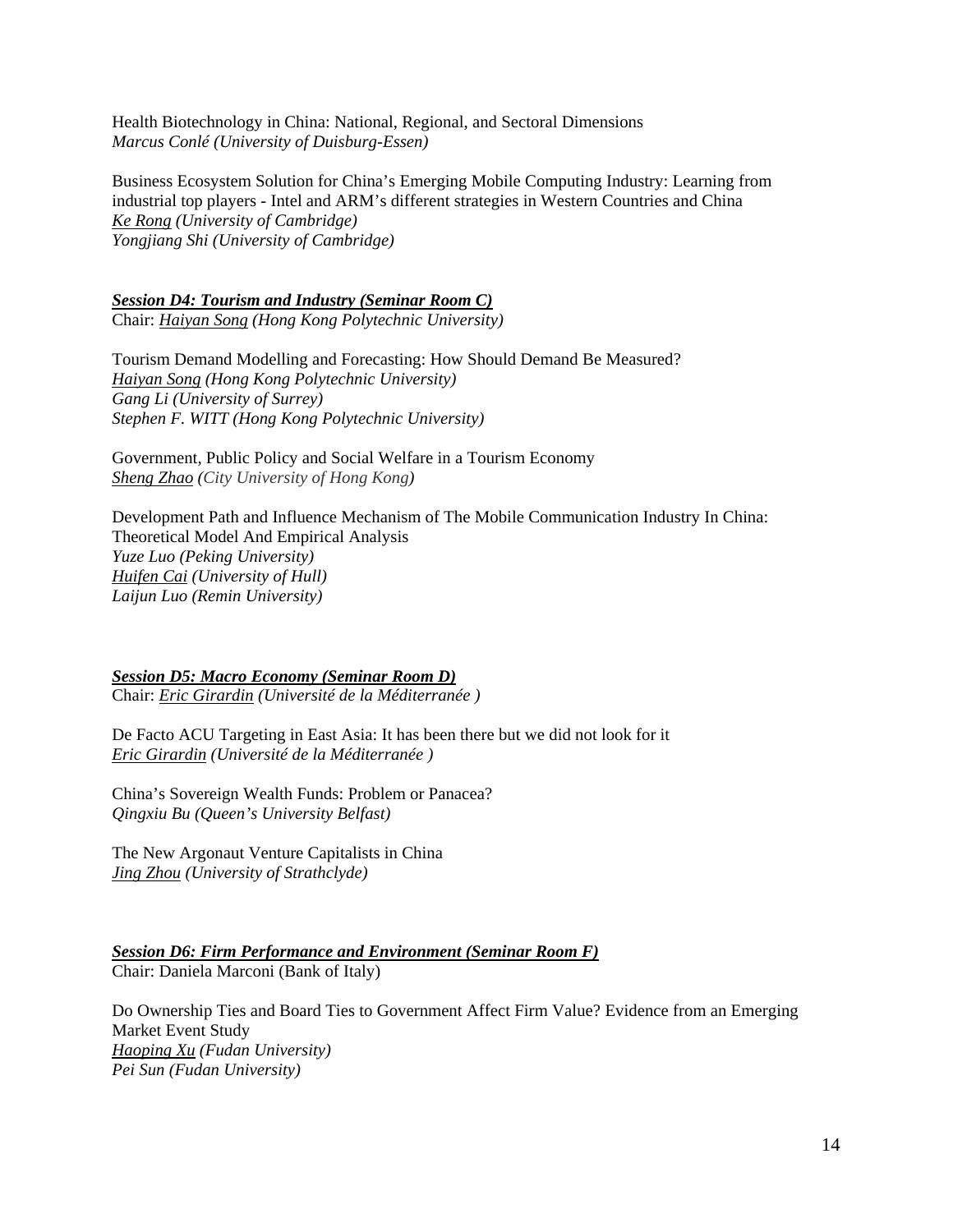Defensive and Entrepreneurial Expansion Responses to Environmental Shocks in China: Interpreting the 2008 Economic Crisis *YJ Bao (University of Lethbridge) Wenlong Yuan (University of Lethbridge) Bradley Olson (University of Lethbridge)* 

The Role of Firms in China's Green Marketing *Helen Song-Turner (University of Ballarat)* 

Sustainability, Environmental degeneration and Chinas Expanding Energy Nee: Do Various Renewable Energy Sources Offer an Aternative Approsch to China's Coal Based Energy Generation *Christian Ploberger (University of Birmingham)* 

*Session D7: Inequality and Rural Development (SSD Library IT ROOM)*

Chair: *Charles Kwong (Open University of Hong Kong)*

Sustaining China's Rural Development under Global Economic Instability: Some Critical Issues *Charles Charles Kwong (Open University of Hong Kong)* 

Inequality, Human Capital, and Innovation ---Past, Present and Future of China *Zhongmin Wu (Nottingham Trent University)* 

Self-financing Urban Development *Shann Turnbull (International Institute for Self-governance)* 

Poverty and Vulnerability in Urban China *Gravemeyer (University of Paderborn), Gries (University of Paderborn), Xue (Nagoya University)* 

*Special session 3: Global Competitiveness of Chinese Industries and Internationalization of Chinese Firms (St Catherine's College)* Chair: Jie Zhang (Fudan University)

Foreign Presence and Local Firms' Decisions on Export and Domestic Sales in Chinese Manufacturing *Yingqi Wei, University of York; Xiaming Liu, University of London* 

An Institutional Perspective on the Strategic Behaviour of Chinese New Ventures *Joy Huan Zou, Loughborough University* 

Institutional System Development for Outward Foreign Direct Investment in China *Svetla Marinova, University of Birmingham; Marin A. Marinov, University of Gloucestershire; John Child, University of Birmingham* 

**16:00-18:00 PhD Colloquium and Special Section**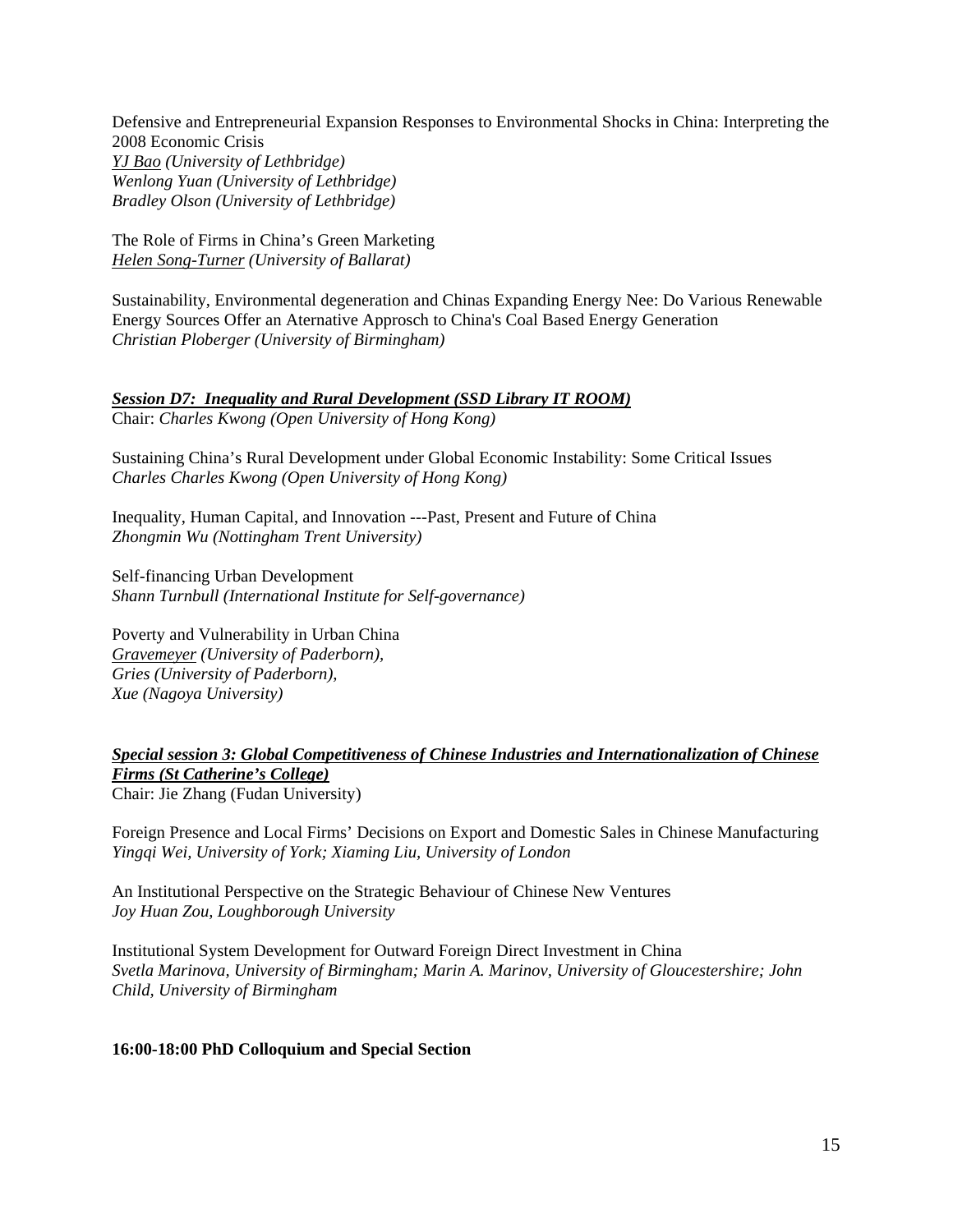## *Special session 4(16:00 – 17:30): Global Competitiveness of Chinese Industries and Internationalization of Chinese Firms (St Catherine's College)* Chair: Tina Y. Xu (Hull University)

The Relationship between Real Estate Investment and Economic Growth in China: A Threshold Effect *Jie Zhang, Fudan University* 

Weighing China's Export Basket: An Account of the Chinese Export Boom, 2000–2007 *Richard Upward and Zheng Wang, University of Nottingham; Jinghai Zheng, University of Gothenberg* 

Institutional Challenges for Outward Investment from Emerging Economies – A case of Chinese acquisition of British manufacturing company *Guy S. Liu, Brunel University*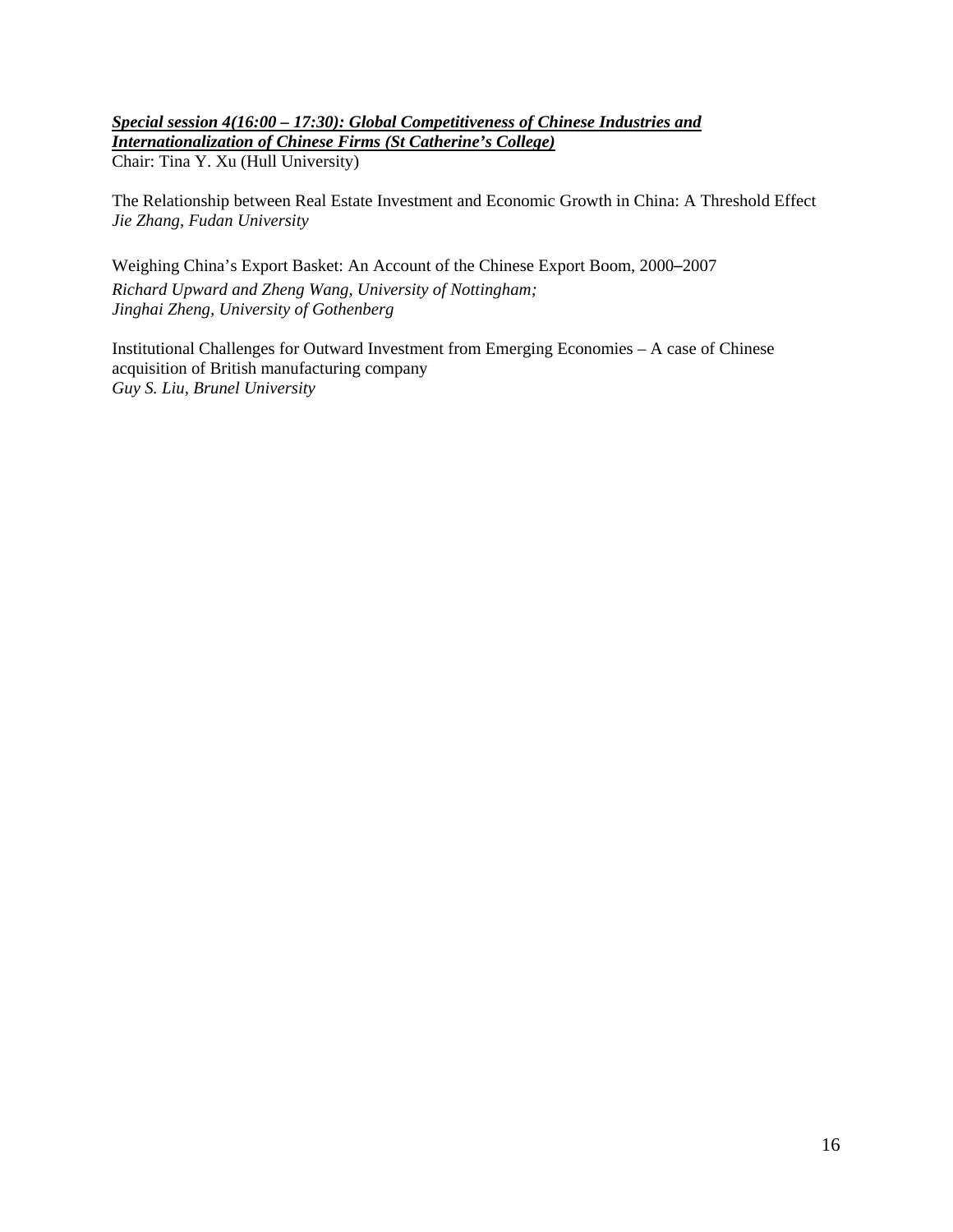# **Global Competitiveness of Chinese Industries and Internationalization of Chinese Firms**

## **Special Section of the 21st CEA (UK) and 2nd CEA (Europe) Annual Conference**

Arumugan Building St Catherine's College, University of Oxford, Manor Road, Oxford, OX1 3UJ, UK

### **13th July 2010**

Organized by Department of Industrial Economics, Fudan University Management School, China Chinese Economic Association (UK/Europe) Department of Economics and Finance, Brunel University

> Sponsored by China's National 211 Project (project code: 211xk06) School of Management, Fudan University, China

#### **08:30 – 09:00 Reception**

- **09:00 09:10 Welcome Address:** Professor Mingjie RUI, Head of Department of Industrial Economics, Fudan University Management School
- **09:10 09:40 Keynote Speech:** Theory of the MNE and Outward Investors from Emerging Economies Professor Klaus Meyer, School of Management, University of Bath

#### **Session I (09:50 – 11:00)**

*Coffee/Tea Break (11:00 – 11:20)* 

**Session II (11:20 – 12:30)** 

*Lunch (12:30 – 14:00)* 

### **Session III (14:00 – 15:10)**

*Coffee/Tea Break (15:10 – 15:30)* 

**Session IV (15:30 – 16:40)** 

\* For details of each session, please refer to the conference full program.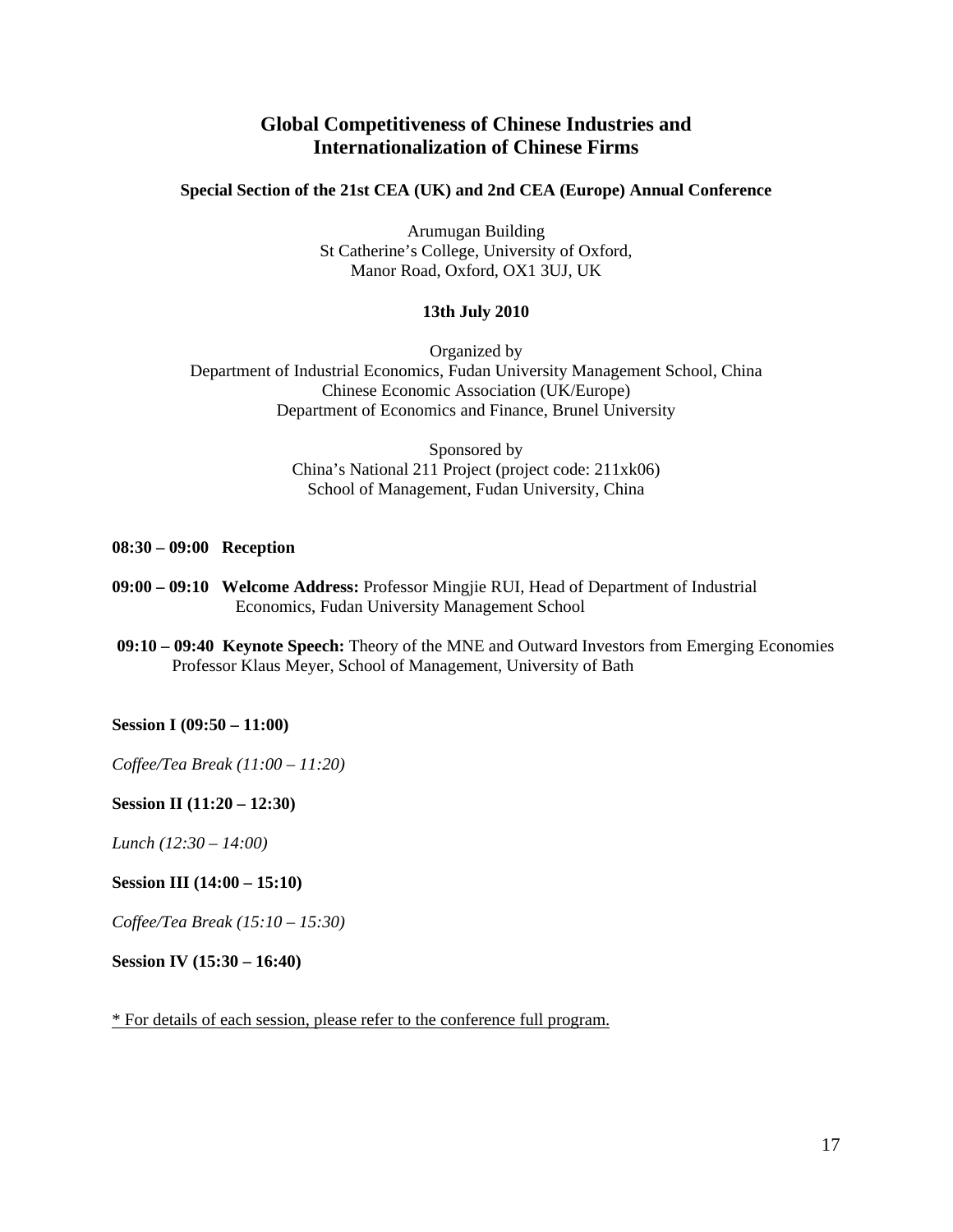### **PhD Colloquium**

## **Monday 12 July (Engineering Dept. Building)**

8:30 – 9:40 **Doctorate Students' Sessions (DSS)**

*DSS 1 Trade, FDI and Globalisation (Lecture room 1)*

Chair: Dr Yundan Gong Supervisor: Prof Xiaohui Liu

The Impact of Trade Liberalization on The Environment In Some East Asian Countries: an Empirical Study *Nguyen Duy Loi (University of Rouen)* 

The Impact of Trade Restrictions on Exporter's Markups: Evidence from AD against South Korea *Laura Rovegno (Université Catholique de Louvain, IRES)* 

Regional Determinants of FDI in China: A Factor Based Approach *Martijn A. Boermans (University of Applied Sciences Utrecht) Yi Zhang (Utrecht University)* 

*DSS 2 Science& Technology, R&D and Property Rights (Lecture room 2)* Chair: Dr Can Huang Supervisor: Prof Guy Liu

Government as the Platform Provider In The Triple Helix Perspective: Evidence From Technological Innovation Service Platform In China *Xiaoxuan Ma (Tsinghua University) Wei Yuan (National Science & Technology Infrastructure Center) Wenbo Chu (National Science & Technology Infrastructure Center) Yuntao He (National Science & Technology Infrastructure Center)* 

A Study on Current Business Performance of Chinese Animation Industry *Zheng Liu (University of Cambridge) Yongjiang Shi (University of Cambridge)* 

SMEs Development in Developing Countries through Public Private Partnership *Iftikhar Hussain (Shanghai University) Steven Si (Shanghai University) Lixia Wang (Shanghai University)* 

*DSS3 Firm performance (Lecture room 3)* Chair: Dr Yuning Gao Supervisor: Dr Jian Chen

Privatisation with Chinese Character? A Panel Analysis to the Privatisation in China (1994-2008) *Charles I-Hsin Chen (University of London)*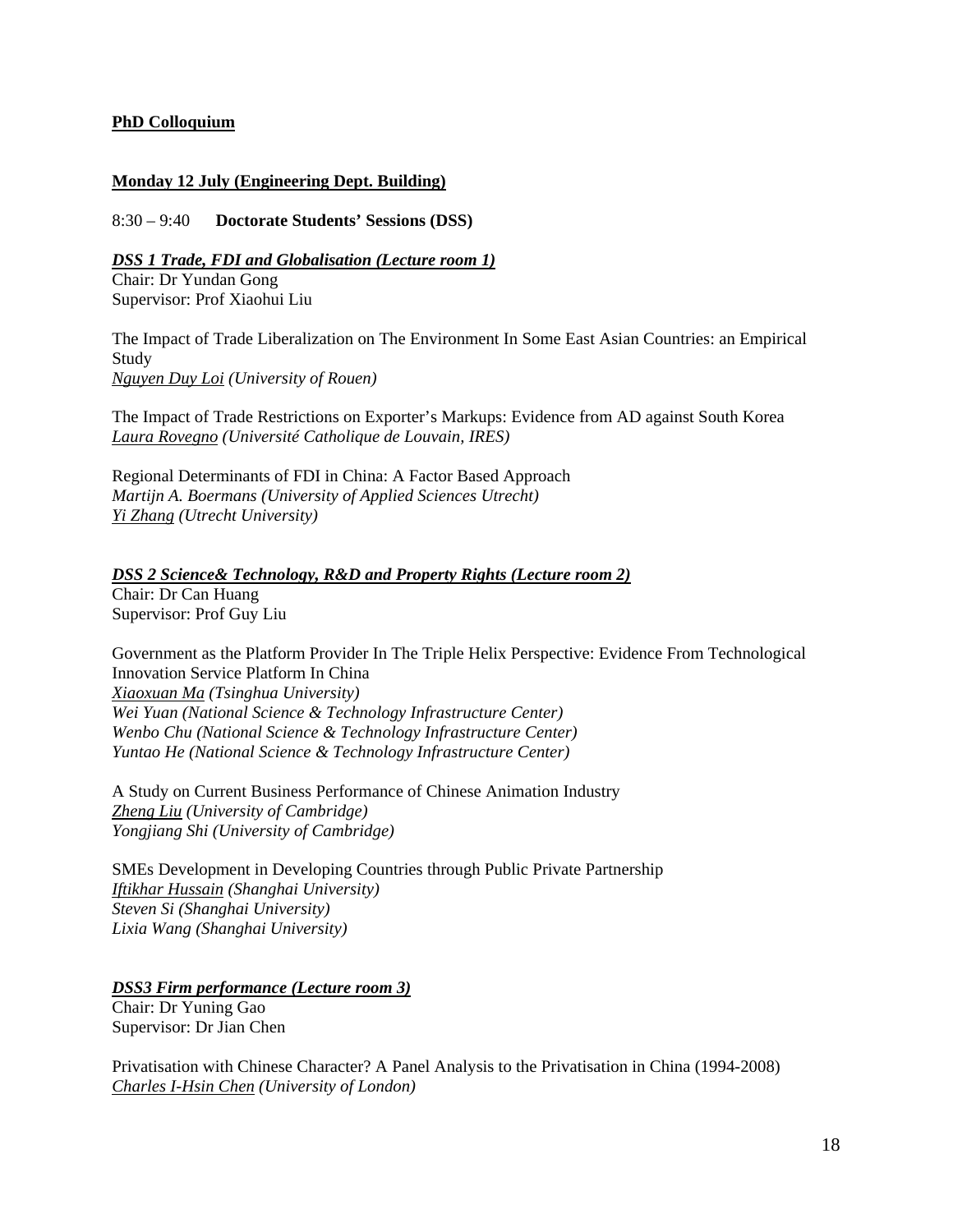How Do Dynamic Capabilities and Institutions Influence The Post Internationalisation Performance Of Chinese State-Owned Firms? *Lan Gao (Loughborough University) Huan Zou (Loughborough University) Xiaohui Liu (Loughborough University)* 

Economic Recovery in Malaysia's Manufacturing Sector *Bethuel Kinyanjui Kinuthia (Leiden University)* 

*DSS 4 Inequalities, Institutions and Macroeconomics (Lecture room 7)*

Chair: Dr Maria Porter Supervisor: Dr Aying Liu

Weighted Convergence and Regional Clusters across China *Maria Jesus Herrerias (Universitat Jaume I) V. Orts (Universitat Jaume I) E. Tortosa (Universitat Jaume I)* 

Migration Constraints and Development: Hukou and Capital Accumulation in China *Thomas Vendryes (Paris School of Economics)* 

Risk, Agricultural Assets and the Persistence of Poverty in Rural China *Jing You (University of Manchester) Adam Ozanne (University of Manchester) Barnard Walters (University of Manchester) Xiaobing Wang (University of Manchester)* 

*DSS 5 Financial markets (Faculty conference room, 7th floor)* Chair: Dr Zhongmin Wu Supervisor: Dr Liming Wang

Precautionary Reserves of Emerging Economies: A Behavioural Approach under Loss Aversion *Zhichao Zhang (Durham Business School) Frankie Chau (Durham Business School) Li Xie (Durham Business School)* 

Defensive and Entrepreneurial Expansion Responses to Environmental Shocks in China: Interpreting The 2008 Economic Crisis *YJ Bao (University of Lethbridge) Bradley Olson (University of Lethbridge) Wenlong Yuan (University of Lethbridge)* 

Exchange Rate Dynamics in the Chinese Foreign Exchange Market: An Order Flow Analysis *Zhichao Zhang (Durham Business School) Frankie Chau (Durham Business School) Wenting Zhang (Durham Business School)* 

Offshoring, Factor Price and Welfare: From a Specific Factor View *Yao Liu (*Nankai University*)*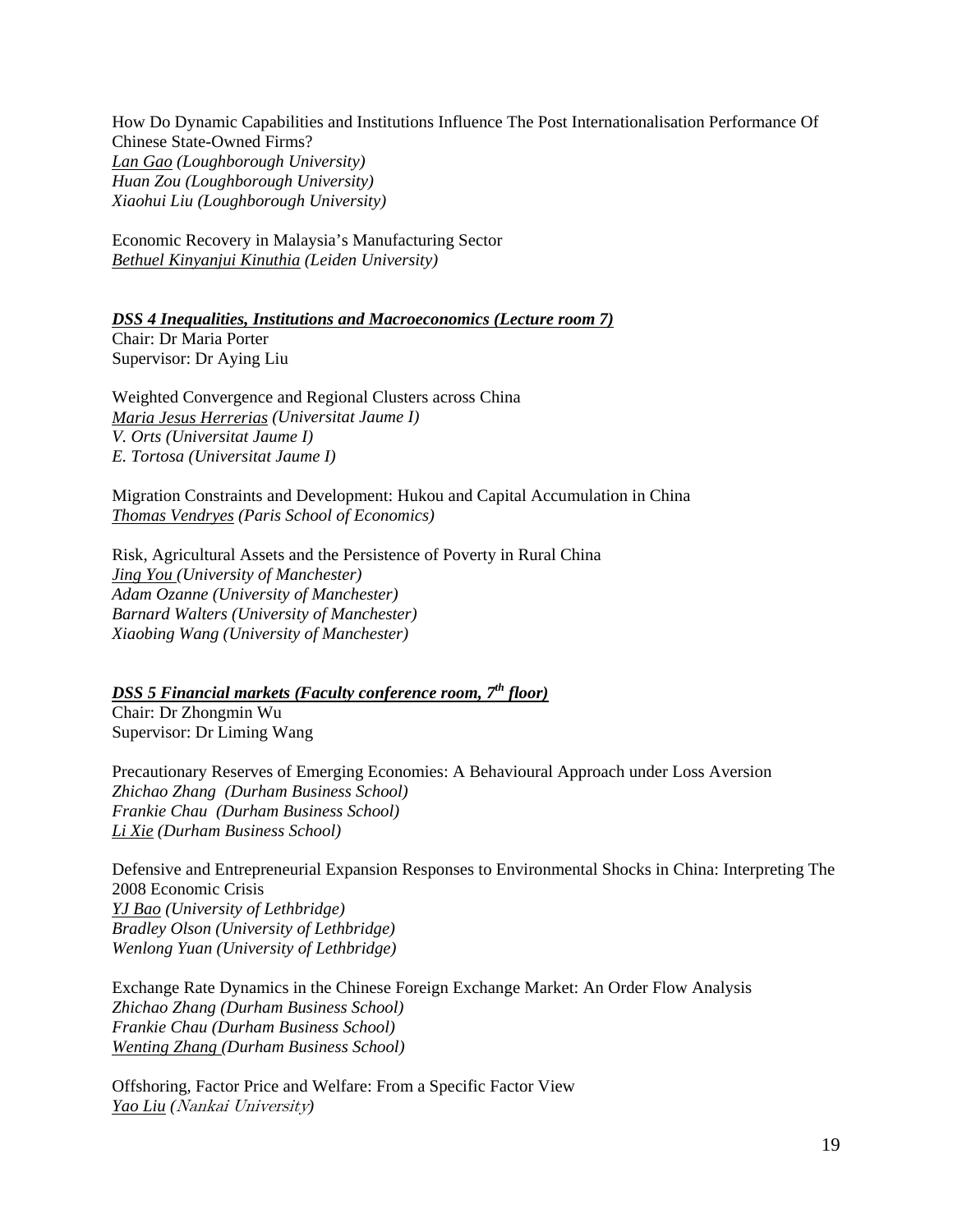## **Tuesday, Manor Road Building 16:00-18:00 Doctorate Students' Sessions (DSS8-12):**

*DSS 6 Financial Sector And Monetary Policy (Lecture Room 1)*

Chair: Dr Sharon Lin Supervisor: Prof Eric Girardin (Aix-Marseille University)

The Use of Proceeds from Seasoned Equity Offerings in China and Its Long-Term Performance *Zhongnan Huang (University of London)* 

Chinese Economic Imbalance and Structure Reform after the Crisis: Based On Financial Development Analysis *Sun Jin (University of California)* 

Understanding Chinese Renminbi Appreciation: A Microfounded Model with Imperfect Capital Mobility *Paul Luk (Oxford University)* 

Causes of Global Imbalances: A NOEM Perspective *Zhichao Zhang (Durham Business School) Frankie Chau (Durham Business School) Nan Shi (Durham Business School)* 

Optimal Currency Composition of the Foreign Reserves of China in the Period of Global Economic Recovery *Zhichao Zhang (Durham University) Li Ding (Durham University) Fan Zhang (Durham University)* 

### *DSS 7 Culture, society and Sustainability (Seminar Room A)*

Chair: Dr Zhongmin Wu Supervisor: Dr Yang Chen

Pure Entertainment or Social Harmony? Understanding Private Returns to Social Spending On Household Ceremonies in China *Xi Chen (Cornell University)* 

Does Fiscal Decentralization Reduce Public Education Provision In China? A Theoretical Model and Prefectural Panel-Data Research *Weiqing Luo (Tsinghua University) Shi Chen (Tsinghua University)* 

Guanxi as Competitive Advantage during Economic Crises: Evidence From China During The Recent Global Financial Crisis *Susanne Ruehle (Goethe-University)* 

# *DSS 8 Trade and FDI (Seminar Room B)*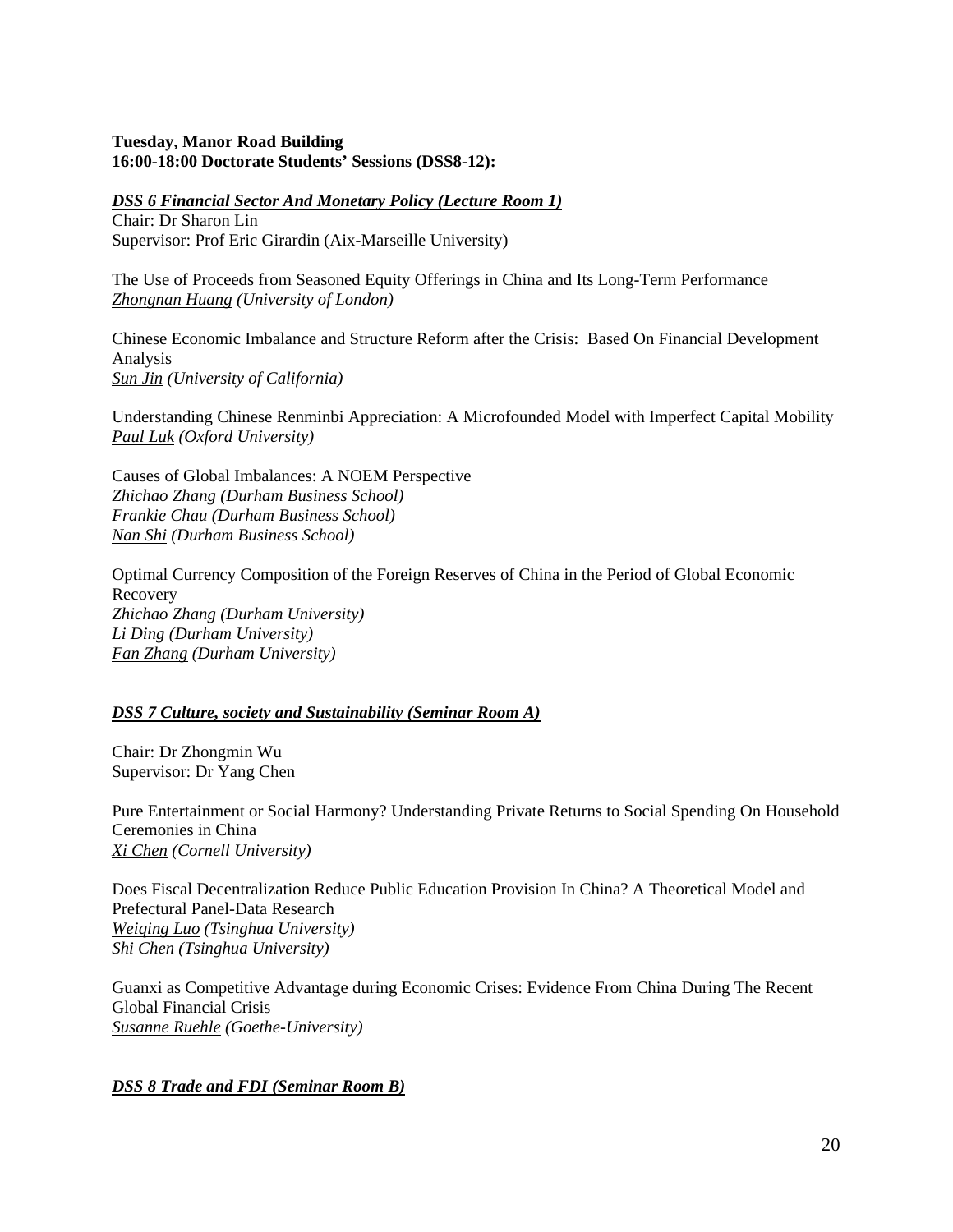Chair: Dr Yundan Gong Superviser: Dr Liming Wang

FDI and Economic Growth Redux: A Comparison of the Effect of Trade Openness and Human Capital between BRICs and SSA Countries *Abimbola Babatunde (Hull University Business School)* 

The Impact of China's Demand on Domestic Value Chains: Lessons from the Cassava Value Chains in Thailand *Julia Tijaja (Open University)* 

Does Performance Matter In Service MNCs' Strategic Choice of Entry Mode *Zengyu Huang (University College Dublin) Xia Han (University College Dublin)* 

China's Impact on the Tropical Timber Value Chain Ingabon: The Disruptive Nature of Shifting Centres of Consumption *Anne Terheggen (Open University)* 

## *DSS 9 Innovation, Technology and Industrial Development (Seminar Room C)*

Chair: Dr Fangrui Wang Supervisor: Dr Can Huang

Advertisements of China Unicom's CDMA Service for the People's Liberate Army: The Effects of Category-Based Stimulus *Suyu Liu (Oxford University)* 

Determinants of Open Innovation for Indigenous Firms In Emerging Economies: Evidence From China *Hongru Xiong (Oxford University) Xiaolan Fu (University of Oxford) Jizhen Li (Tsinghua University)* 

Pollutant Emissions, Energy Consumption and Economic Development in China: Evidence from Dynamic Panel Data *Baoshan Zhang (Xi'an Jiaotong University, China) Xiao-ling Yuan (Xi'an Jiaotong University)* 

Implementing Lean Manufacturing Techniques in China - A Promising Step towards Economic Recovery? *Marc Bollbach (Loughborough University)* 

The Innovation Strategy of the Industrial Transformation: Evidence from Pearl River Delta in China *Hao Wang (Tsinghua University)* 

### *DSS 10 Firms (Seminar Room D)*

Chair: Dr Sai Ding Supervisor: Prof Guy Liu